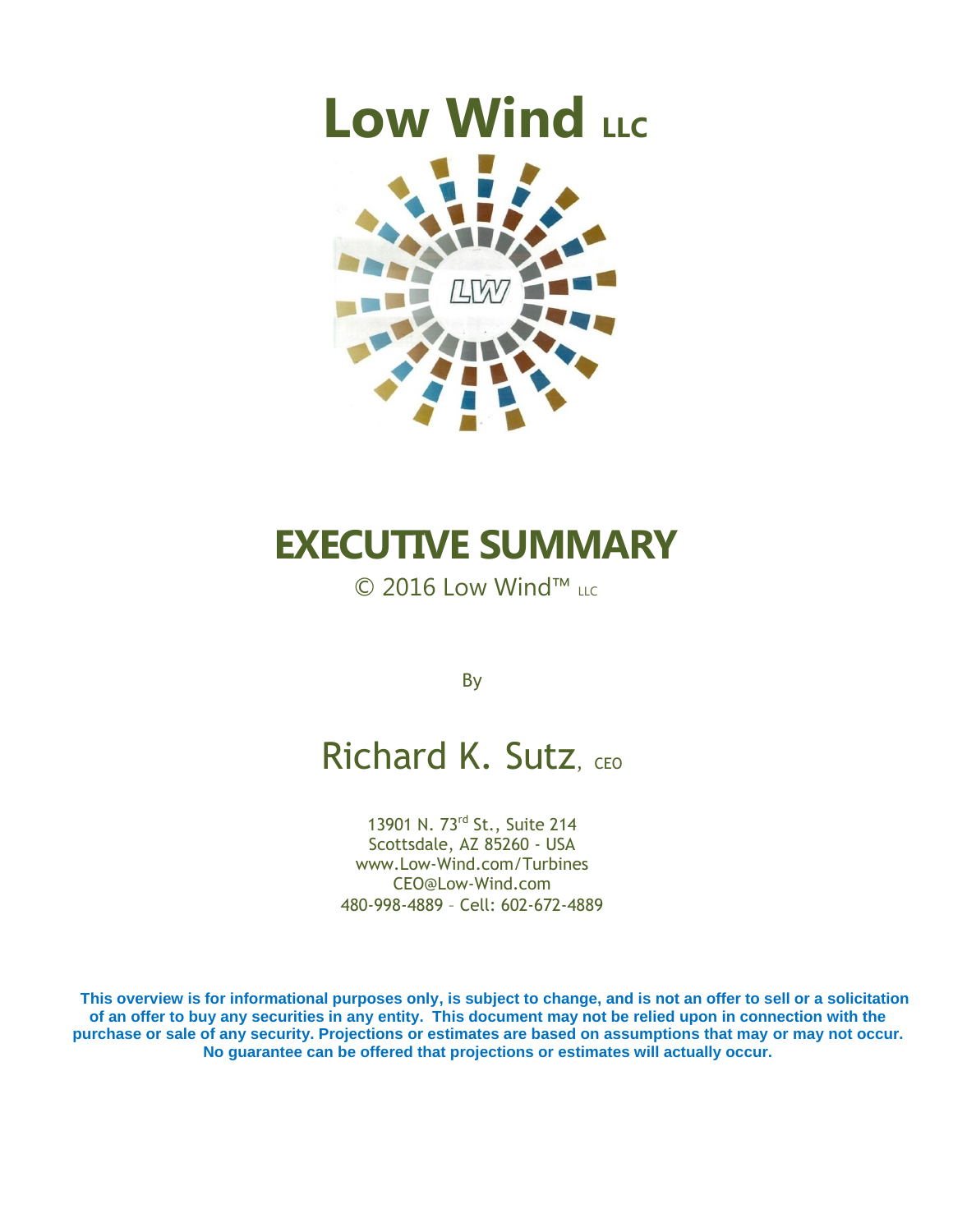

Lift-Type Drag-Type

#### **Key Executives**

- **Richard K. Sutz**
- Founder & CEO
- Inventor, Low Wind's Turbine Technology
- 30 years' experience with Drag-Type wind machines

#### **Consultant**

#### **Peter Jenkins, PhD, PE**

- Former Director, Texas A&M Turbo Machinery Laboratory, and former
- Dean of Engineering at U of Colorado
- Recognized expert in Gas Turbines and Drag-Type wind machines

#### **Future Personnel**

• Seasoned industry execs and engineers will join Low Wind upon funding.

#### **Advisory Board**

#### **Martin Zwilling**

• Business Advisor

 Low Wind will form alliances and retain as consultants, leaders in renewable energy, academia, finance & marketing

#### **Lift-Type Turbines Require Locations with Prevailing Winds of ~15 MPH** Locations with prevailing ~15 MPH wind speeds are only available over approximately 10% of the earth's land mass



Over the Earth's surface, the % of time wind speeds are greater than 15mph  $10\% \Rightarrow 15$ mph

 $90\% = 15$ mph

Over the Earth's surface, the % of time Lift and LW's Drag turbines can operate

- 10% Lift Turbines
- 90% LW's Drag turbines

Summary

Low Wind Turbines operate cost-effectively over 90% of the earth's land mass

**Low Wind's (LW) DRAG-Type turbines** produce power from wind speeds beginning at 5 mph, which prevail over ~90% of the earth's land mass.

#### **Summary – Low Wind Patent Pending Turbine's Features:**

- Delivers grid-level power in wind speeds beginning at 5 MPH (8 KPH)
- Turnkey Price (purchase & installation) ~half of a same size Lift Turbine
- Low Wind turbine's long-term O&M is a fraction of a Lift turbine's O&M
- Unsubsidized cost/kWh cost =~ \$0.01
- Warrantied 50-year life Rugged, reliable and virtually maintenance-free

#### **Market for Low Wind's Drag-Type Turbines**

- Opens a worldwide, billion-dollar market, from the untapped energy in locations with prevailing low wind speeds =<12 mph, which prevail over 90% of the earth's land mass
- Distributed Energy sites in Developed & Developing countries
- Worldwide licensed manufacture, marketing, sales, installation & service
- Licensees require only standard machine shop level skills, available worldwide
- MW-size wind farm groupings utilize multiple Low Wind 50 to 100 kW turbines

| <b>SUMMARY COMPARISON</b>                                               |                                                                                                                            |                                                                                      |  |  |  |  |  |  |  |
|-------------------------------------------------------------------------|----------------------------------------------------------------------------------------------------------------------------|--------------------------------------------------------------------------------------|--|--|--|--|--|--|--|
| Low Wind Drag Type vs. Lift Type Turbines                               |                                                                                                                            |                                                                                      |  |  |  |  |  |  |  |
| <b>Features</b>                                                         | <b>Drag-Type Turbines</b>                                                                                                  | <b>Lift-Type Turbines</b>                                                            |  |  |  |  |  |  |  |
| <b>Financial</b>                                                        |                                                                                                                            |                                                                                      |  |  |  |  |  |  |  |
| Cost/KWH                                                                | The unsubsidized cost/KWH = $$0.01$ ~one penny                                                                             | The subsidized cost/KWH = $$0.08$ ~eight pennies                                     |  |  |  |  |  |  |  |
| <b>Rated Speed</b><br><b>Capacity Factor</b>                            | 12 MPH<br>70%                                                                                                              | Generally => 25 MPH (40 KPH)<br>$30\% - 50\%$                                        |  |  |  |  |  |  |  |
| <b>Turnkey Cost</b>                                                     | ~ Half the cost of a comparable Lift-Type Turbine                                                                          | ~ One to Two \$million/MW                                                            |  |  |  |  |  |  |  |
| <b>Operational</b>                                                      |                                                                                                                            |                                                                                      |  |  |  |  |  |  |  |
| <b>O&amp;M</b>                                                          | Virtually maintenance free                                                                                                 | Very high throughout its life span                                                   |  |  |  |  |  |  |  |
| <b>Controls</b>                                                         | YAW - Move turbine into the wind - Not required - Automatic<br>PITCH Protect against high winds - Not required - Automatic | YAW - Anemometer signal to a gear train<br>PITCH - Anemometer signal to a gear train |  |  |  |  |  |  |  |
| <b>Warranty</b>                                                         | 50 Years - Projected life 75 years                                                                                         | 5 Years - Projected life 20 Years                                                    |  |  |  |  |  |  |  |
| <b>Major Issues</b>                                                     |                                                                                                                            |                                                                                      |  |  |  |  |  |  |  |
| <b>Noise-Thump</b>                                                      | No Amplitude modulation noise                                                                                              | Serious noise issue - Amplitude modulation noise from large blades                   |  |  |  |  |  |  |  |
| <b>Installation</b>                                                     | Like an Erector Set® - No special equipment or requirements                                                                | Large blades require special handling & logistical requirements                      |  |  |  |  |  |  |  |
| <b>Bird deaths</b>                                                      | Not an issue - Birds see a solid disc                                                                                      | Bird "death trap" - Birds to not see the blades                                      |  |  |  |  |  |  |  |
| <b>Business Model - Patent Holding Company with Worldwide Licensees</b> |                                                                                                                            |                                                                                      |  |  |  |  |  |  |  |
| <b>Business Model</b>                                                   | <b>Patent Holding Company - Worldwide Licensees</b>                                                                        | Company doing manufacture, sales, installation & service                             |  |  |  |  |  |  |  |
| Location                                                                | ~90% of the Earth's land mass with prevailing winds => 5 MPH                                                               | ~10% of the Earth's land mass with prevailing winds => 15 MPH                        |  |  |  |  |  |  |  |
| <b>Manufacture</b>                                                      | Worldwide - requires standard machine shop level skills                                                                    | Limited to locations with state-of-the-art level skills                              |  |  |  |  |  |  |  |
| <b>Materials</b>                                                        | 95% low carbon galvanized steel                                                                                            | 95% state-of-the-art materials                                                       |  |  |  |  |  |  |  |
|                                                                         | <b>Market</b>                                                                                                              |                                                                                      |  |  |  |  |  |  |  |
| <b>Market</b>                                                           | <b>Distributed Energy Market</b>                                                                                           | <b>Distributed Energy Market</b>                                                     |  |  |  |  |  |  |  |
|                                                                         | USA - FloDesign Projection - 3.5 million 100 KW turbines                                                                   | USA - FloDesign Projection - 3.5 million 100 KW turbines                             |  |  |  |  |  |  |  |
|                                                                         | Re-powering aging wind farms                                                                                               | Re-powering aging wind farms                                                         |  |  |  |  |  |  |  |
|                                                                         | ~90% of Earth's land mass with prevailing wind speeds =< 12 Mass                                                           |                                                                                      |  |  |  |  |  |  |  |
| <b>Spacing</b>                                                          | Four/Acre                                                                                                                  | Minimum spacing $\equiv$ two diameters                                               |  |  |  |  |  |  |  |